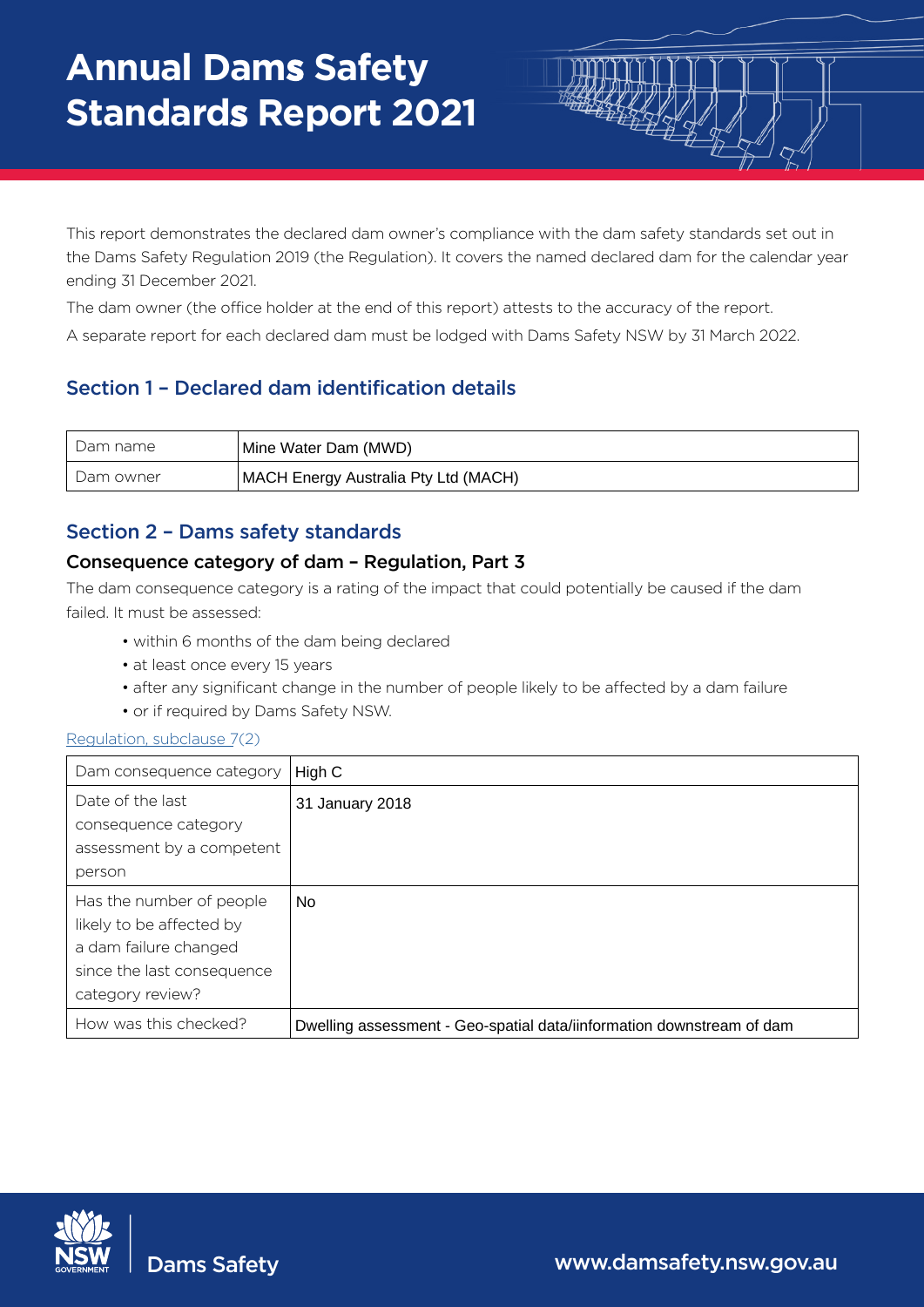

If the consequence category is Extreme, High A, High B, or High C, the consequence category assessment must be reviewed by an independent compet[ent person - Regulation,](https://legislation.nsw.gov.au/view/html/inforce/current/sl-2019-0506#sec.7) subclause 7(4)

| Date of last independent review of the   Not independently reviewed |                |
|---------------------------------------------------------------------|----------------|
| consequence category assessment                                     |                |
| Name of independent reviewer (must<br>be a competent person)        | Not applicable |

## Dams safety standard – Dam safety management system - Part 5

# Documenting the dam safety management system

| Date of last independent review of the<br>consequence category assessment                                                           | Not independently reviewed                                                                                                                                                                                                                                                                                           |
|-------------------------------------------------------------------------------------------------------------------------------------|----------------------------------------------------------------------------------------------------------------------------------------------------------------------------------------------------------------------------------------------------------------------------------------------------------------------|
| Name of independent reviewer (must<br>be a competent person)                                                                        | Not applicable                                                                                                                                                                                                                                                                                                       |
| Dams safety standard - Dam safety management system - Part 5<br>- Regulation Part 5<br>Documenting the dam safety management system | The dam safety management system provides a comprehensive and integrated system to manage all<br>aspects of foreseeable risks relating to dam failure. It is designed to be used by the dam owner to ensure, as<br>far as reasonably practicable, the safety of people and property is not put at risk from the dam. |
| Is the dam safety management<br>system fully documented?                                                                            | $\blacksquare$ Yes<br>No                                                                                                                                                                                                                                                                                             |
| If not, what percentage of the<br>dam safety management system<br>documentation is complete?                                        | Not applicable                                                                                                                                                                                                                                                                                                       |
| How did you confirm this percentage?<br>(eg draft review, version approved)                                                         | Not applicable                                                                                                                                                                                                                                                                                                       |
| Does the dam safety management<br>system apply to more than one dam?                                                                | $\blacksquare$ Yes<br><b>No</b>                                                                                                                                                                                                                                                                                      |
| Documenting the dam safety management system                                                                                        |                                                                                                                                                                                                                                                                                                                      |
| Is the dam safety management system<br>fully implemented for this dam?                                                              | $\blacksquare$ Yes<br>No                                                                                                                                                                                                                                                                                             |
| If not, what percentage of the dam<br>safety management system is<br>implemented?                                                   | Not applicable                                                                                                                                                                                                                                                                                                       |
| How did you confirm this percentage?<br>(eg internal audit, key staff<br>statements)                                                | Not applicable                                                                                                                                                                                                                                                                                                       |
|                                                                                                                                     |                                                                                                                                                                                                                                                                                                                      |
| <b>Dams Safety</b>                                                                                                                  | www.damsafety.nsw.gov.au                                                                                                                                                                                                                                                                                             |

## Documenting the dam safety management system

| Is the dam safety management system<br>fully implemented for this dam?               | "Yes<br>Nο     |
|--------------------------------------------------------------------------------------|----------------|
| If not, what percentage of the dam<br>safety management system is<br>implemented?    | Not applicable |
| How did you confirm this percentage?<br>(eg internal audit, key staff<br>statements) | Not applicable |

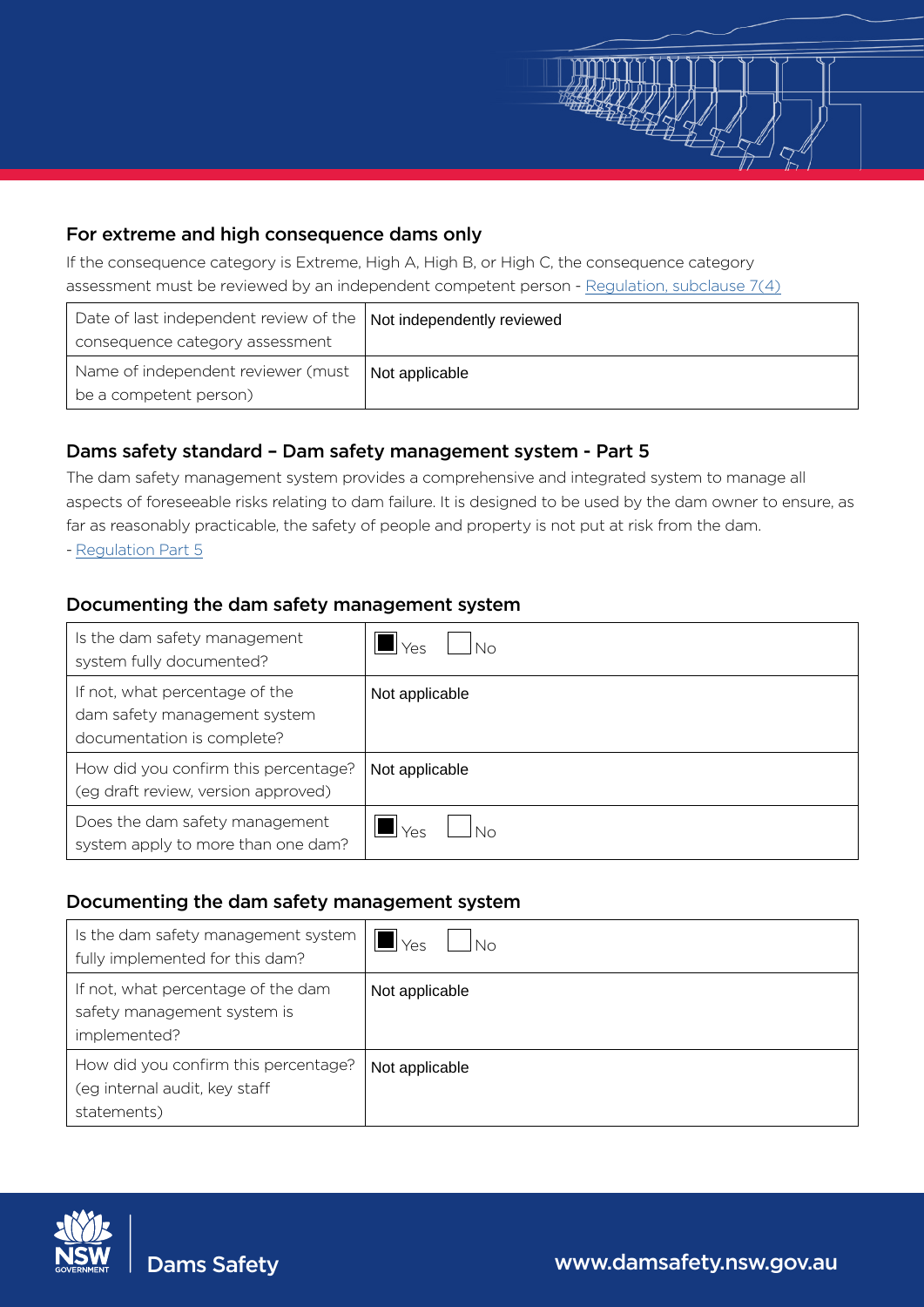

## Dam safety management system review

The declared dam owner must ensure the dam safety management system is reviewed each year to ensure it remains effective. [Regulation,](https://legislation.nsw.gov.au/view/html/inforce/current/sl-2019-0506#sec.17) clause 17

| Date of last safety management | Not yet reviewed |
|--------------------------------|------------------|
| system review                  |                  |

## Assessment of societal and individual risk rating

- at least once every 5 years
- when a major change to the dam is proposed, and
- when required by Dams Safety NSW.

#### [Regulation,](https://legislation.nsw.gov.au/view/html/inforce/current/sl-2019-0506#sec.15) subclause 15 (1)

| Date of last safety management<br>system review                                                                           | Not yet reviewed                                                                                  |
|---------------------------------------------------------------------------------------------------------------------------|---------------------------------------------------------------------------------------------------|
| Assessment of societal and individual risk rating                                                                         |                                                                                                   |
| produce a written report on all foreseeable risks to the dam:                                                             | The owner of a declared dam (other than a proposed dam) must use the risk management framework to |
| • at least once every 5 years<br>• when a major change to the dam is proposed, and<br>• when required by Dams Safety NSW. |                                                                                                   |
| Regulation, subclause 15 (1)                                                                                              |                                                                                                   |
| Date of last risk report                                                                                                  | Report not completed yet                                                                          |
| Individual risk rating of the dam                                                                                         | Not applicable                                                                                    |
| Societal risk rating of the dam                                                                                           | Not applicable                                                                                    |
| Date of next planned risk report                                                                                          | December 2022                                                                                     |
| Safety NSW. Regulation, clause 19<br>Number of incidents during the 2021<br>calendar year                                 | 0                                                                                                 |
| Topic/subject of each incident(s)                                                                                         | Not applicable                                                                                    |
|                                                                                                                           |                                                                                                   |
| <b>Dams Safety</b>                                                                                                        | www.damsafety.nsw.gov.au                                                                          |

## Other safety requirements – Part 6

## Incident reporting

| Number of incidents during the 2021<br>  calendar year |                |
|--------------------------------------------------------|----------------|
| Topic/subject of each incident(s)                      | Not applicable |

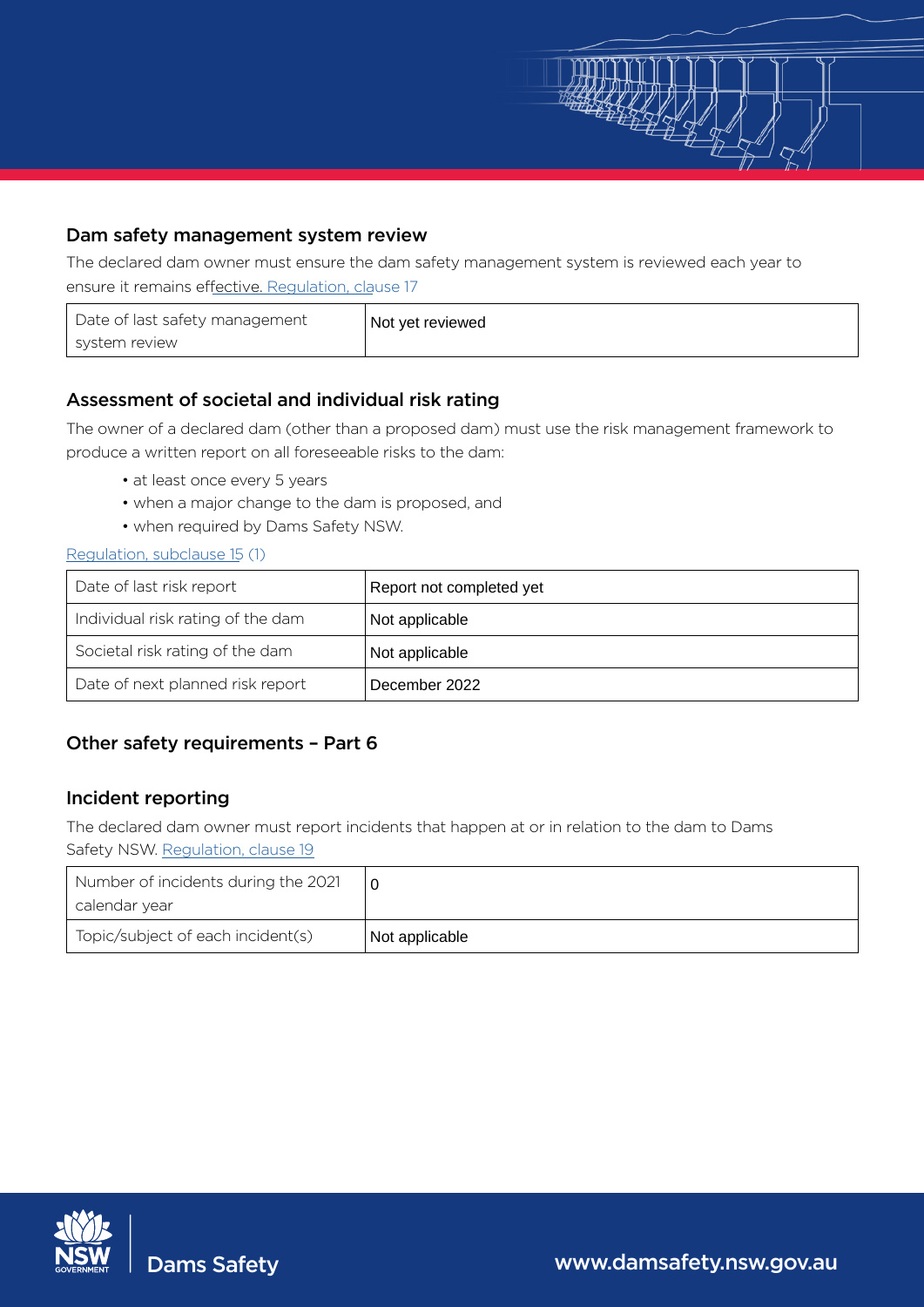## Safety review

The declared dam owner must ensure a competent person conducts a safety review at least once every 15 years, and as soon as practicable after:

- a deficiency or weakness in the dam is identified
- there is a change in the accepted technology or methods used in one of the relevant specialties or design criteria for dams

SAN

- the dam consequence category changes, or
- it is required by Dams Safety NSW.

#### [Regulation](https://legislation.nsw.gov.au/view/html/inforce/current/sl-2019-0506#sec.20), clause 20

| Date of last safety review<br>(Regulation, subclause 20(2)) | <sup>1</sup> Not yet completed |
|-------------------------------------------------------------|--------------------------------|
| Planned date for next safety review                         | <b>July 2033</b>               |

## For extreme and high consequence dams only

| Name of independent reviewer | Not reviewed independently |
|------------------------------|----------------------------|
| (must be a competent person) |                            |

## Notification of significant changes to the dam

| Date of last safety review<br>(Regulation, subclause 20(2))                                                    | Not yet completed                                                                                                                                                                                    |
|----------------------------------------------------------------------------------------------------------------|------------------------------------------------------------------------------------------------------------------------------------------------------------------------------------------------------|
| Planned date for next safety review                                                                            | <b>July 2033</b>                                                                                                                                                                                     |
| For extreme and high consequence dams only<br>by an independent competent person - Regulation, subclause 20(6) | If the consequence category is Extreme, High A, High B, or High C, the safety review must be reviewed                                                                                                |
| Name of independent reviewer<br>(must be a competent person)                                                   | Not reviewed independently                                                                                                                                                                           |
| Notification of significant changes to the dam<br>Regulation, clause 21                                        | Before making any significant change to the configuration of the declared dam that may affect the safety of<br>the dam, the dam owner must inform Dams Safety NSW of the proposed change in writing. |
| Has any significant change to the<br>configuration of the dam been made<br>during the 2021 calendar year?      | $\blacksquare\vert_{\mathsf{No}}$<br>Yes                                                                                                                                                             |
| If yes, describe the change                                                                                    | Not applicable                                                                                                                                                                                       |
| Is any significant change to the<br>configuration of the dam planned?                                          | Not applicable                                                                                                                                                                                       |
| If yes, describe the change and when<br>it is planned to happen?                                               | Not applicable                                                                                                                                                                                       |
|                                                                                                                |                                                                                                                                                                                                      |
| <b>Dams Safety</b>                                                                                             | www.damsafety.nsw.gov.au                                                                                                                                                                             |

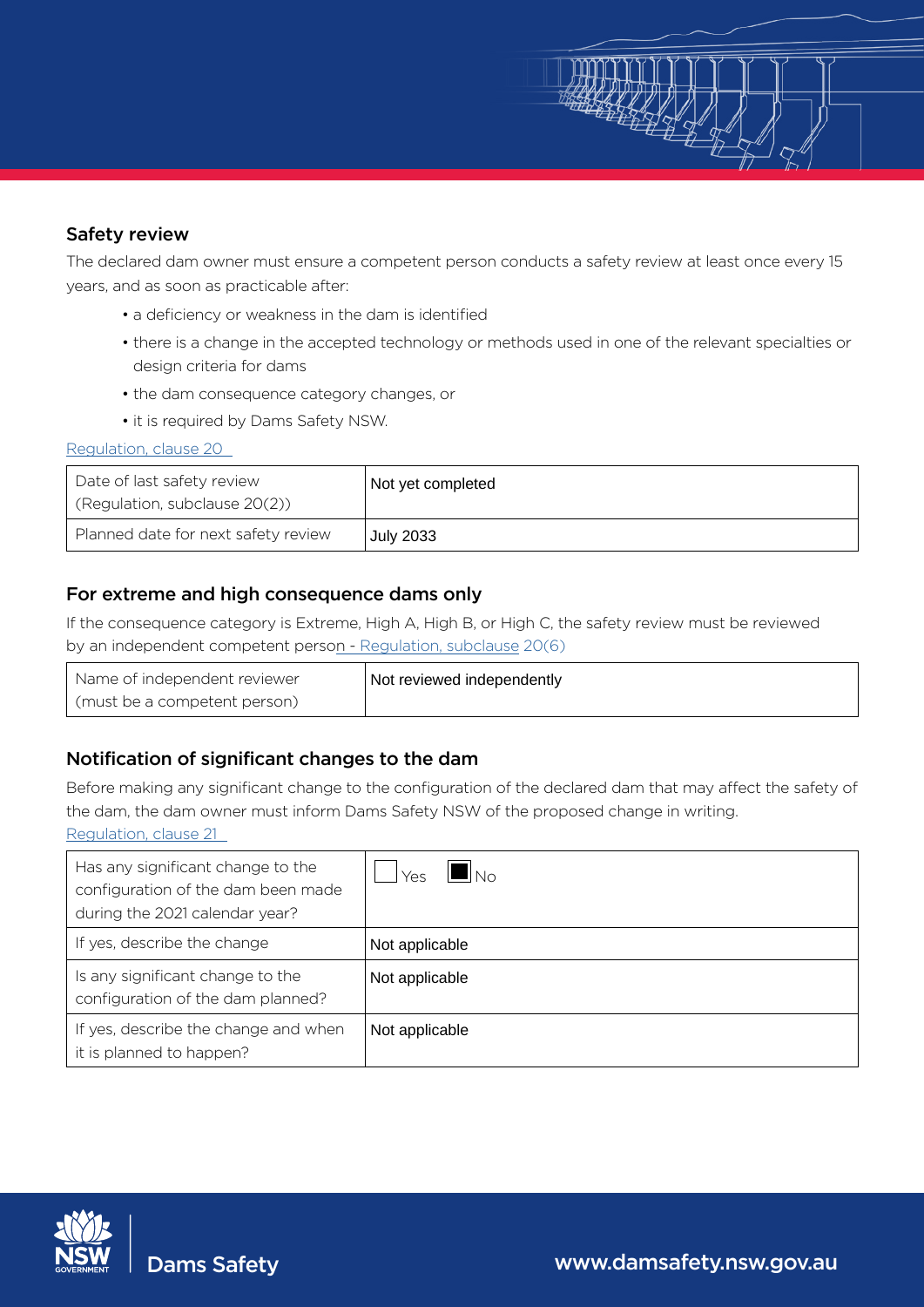## Emergency exercises

The declared dam owner must ensure that staff who are involved in the operation of the dam undertake emergency exercises at least once every 3 years. [Regulation](https://legislation.nsw.gov.au/view/html/inforce/current/sl-2019-0506#sec.22)[,](https://legislation.nsw.gov.au/view/html/inforce/current/sl-2019-0506#sec.20) clause 22

| Date of last 'theoretical         | 2 December 2020 |
|-----------------------------------|-----------------|
| classroom' emergency exercise     |                 |
| (Regulation, subclause 22(1))     |                 |
| Planned date of next 'theoretical | 1 December 2023 |
| classroom' emergency exercise     |                 |

## For extreme or high consequence dams only

| Date of last practical emergency | Not yet exercised |
|----------------------------------|-------------------|
| exercise                         |                   |
| Planned date of next practical   | December 2023     |
| emergency exercise               |                   |

# Design and construction

## Dam safety management system for design and construction

| Date of last 'theoretical<br>classroom' emergency exercise<br>(Regulation, subclause 22(1))                                                      | 2 December 2020                                                                                                                                                                                                                      |
|--------------------------------------------------------------------------------------------------------------------------------------------------|--------------------------------------------------------------------------------------------------------------------------------------------------------------------------------------------------------------------------------------|
| Planned date of next 'theoretical<br>classroom' emergency exercise                                                                               | 1 December 2023                                                                                                                                                                                                                      |
| For extreme or high consequence dams only<br>the emergency plan. Regulation, subclauses 22 (3) and 22 (4)                                        | The declared dam owner must ensure that staff who are involved in operating the dam undertake practical<br>emergency exercises at least once every 5 years, where possible including relevant agencies identified in                 |
| Date of last practical emergency<br>exercise                                                                                                     | Not yet exercised                                                                                                                                                                                                                    |
| Planned date of next practical<br>emergency exercise                                                                                             | December 2023                                                                                                                                                                                                                        |
| <b>Design and construction</b><br>Dam safety management system for design and construction<br>Does the dam safety management                     | This section is for dams in the design/construction/commissioning/decommissioning phase<br>Not applicable                                                                                                                            |
|                                                                                                                                                  |                                                                                                                                                                                                                                      |
| system cover dam design and<br>construction? Regulation, clause 12(3)                                                                            |                                                                                                                                                                                                                                      |
| Was the risk management framework<br>used to prepare a risk report at the dam<br>design stage?<br>Regulation, clause 15(2)                       | Not applicable                                                                                                                                                                                                                       |
| Regulation, subclause 23(1)                                                                                                                      | Certain work must be carried out by a person subject to a quality management system                                                                                                                                                  |
| How have you ensured that design<br>and construction are carried out by a<br>person subject to an AS ISO 9001:2016<br>quality management system? | MACH procurement policy and procedures provide assurance<br>providers are committed to achieving customer satisfaction through<br>the use of quality procedures which are applied to meet or exceed the<br>requirements of ISO 9001. |
|                                                                                                                                                  |                                                                                                                                                                                                                                      |
| <b>Dams Safety</b>                                                                                                                               | www.damsafety.nsw.gov.au                                                                                                                                                                                                             |

## Certain work must be carried out by a person subject to a quality management system

#### [Regulation](https://legislation.nsw.gov.au/view/html/inforce/current/sl-2019-0506#sec.23]), subclause 2[3](https://legislation.nsw.gov.au/view/html/inforce/current/sl-2019-0506#sec.20)(1)

| How have you ensured that design<br>and construction are carried out by a<br>person subject to an AS ISO 9001:2016 | MACH procurement policy and procedures provide assurance<br>providers are committed to achieving customer satisfaction through<br>the use of quality procedures which are applied to meet or exceed the<br>requirements of ISO 9001. |
|--------------------------------------------------------------------------------------------------------------------|--------------------------------------------------------------------------------------------------------------------------------------------------------------------------------------------------------------------------------------|
| quality management system?                                                                                         |                                                                                                                                                                                                                                      |

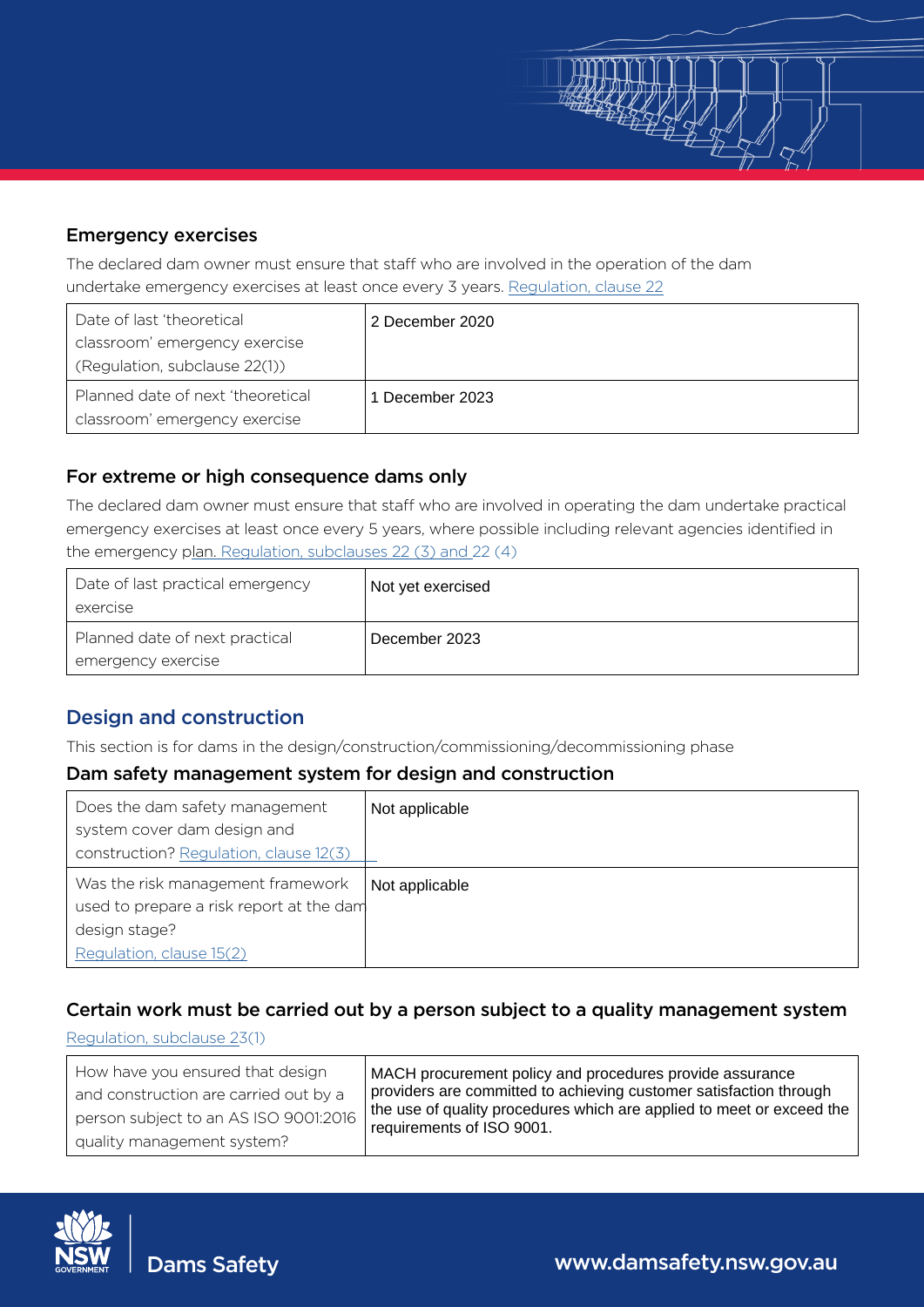

# A competent person must check work involving dam design

[Regulation](https://legislation.nsw.gov.au/view/html/inforce/current/sl-2019-0506#sec.24]), clause 24

| For extreme or high consequence<br>dams, provide the name of the<br>independent person who checked<br>the design (Regulation, clause 24) | Norman Himsley - FIEAust CPEng APEC Engineer IntPE(Aus) |
|------------------------------------------------------------------------------------------------------------------------------------------|---------------------------------------------------------|
| For dams still in an early design<br>phase, have you planned independent<br>competent person design checks/<br>reviews?                  | Yes                                                     |

# Attestation

This attestation must be signed by the dam owner office holder(s) as follows:

| Dam owner                            | <b>Attesting office holder(s)</b>                                                                                                                                                                                                            |
|--------------------------------------|----------------------------------------------------------------------------------------------------------------------------------------------------------------------------------------------------------------------------------------------|
| Local council                        | General Manager                                                                                                                                                                                                                              |
| Company                              | • 2 directors, or<br>• 1 director and 1 company secretary<br>• The combined director and company secretary (Where there is only 1 director)                                                                                                  |
| Statutory state-owned<br>corporation | Chief Executive Officer or Managing Director responsible for managing the<br>operation of the statutory state-owned corporation in accordance with the<br>general policies and specific directions of the board                              |
| Statutory corporation                | Corporation with 2 or more members:<br>• President, chairperson or another principal officer of the corporation<br>Sole corporation<br>• The person who constituted the constitution<br>• The person managing the affairs of the corporation |
| Government department                | Secretary                                                                                                                                                                                                                                    |
| Individual                           | Individual                                                                                                                                                                                                                                   |



Dams Safety www.damsafety.nsw.gov.au